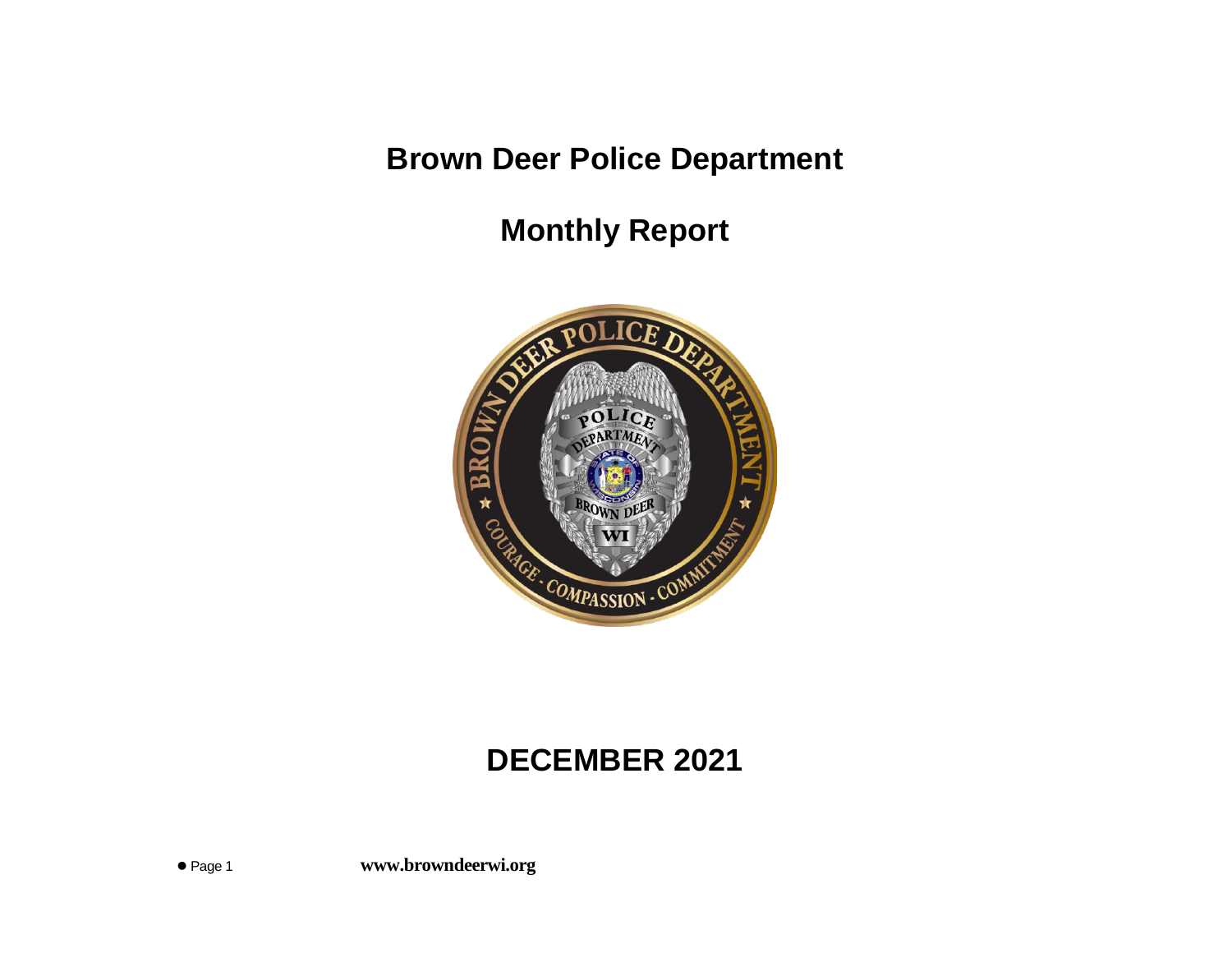## **Activity Report**

During the month of December, the Brown Deer Police Department responded to 1144 calls for service, issued 221 traffic citations, 106 parking citations and made 122 non-traffic related arrests/citations.

| <b>Speed Related</b>               | 55 | Weapon Related               |    |
|------------------------------------|----|------------------------------|----|
| <b>Traffic Signs &amp; Signals</b> | 24 | Battery/Assault              | 3  |
| <b>Driver License Violations</b>   | 73 | Burglary/Trespassing         | 8  |
| Vehicle Registration               | 11 | <b>Disorderly Conduct</b>    | 6  |
| OMVWI/PAC                          | 13 | <b>Obstructing/Resisting</b> | 3  |
| Insurance                          | 26 | Drug Related                 | 9  |
| <b>Seat Belts</b>                  | 9  | Theft                        | 8  |
| <b>All Others</b>                  | 10 | <b>Retail Theft</b>          | 41 |
|                                    |    | Robbery                      | O  |
|                                    |    | <b>Domestic Related</b>      | 4  |
|                                    |    | Warrants                     | 9  |
|                                    |    | All Others                   | 24 |

Traffic: 221 Non-Traffic: **122**

#### **Citations & Arrests**

### **Department Highlights**

The week of December 21<sup>st</sup>, 2021, with the help from volunteers from Trinity Church and donations from Walmart and Pepsi, the Department was able to purchase and deliver holiday presents to nine local families.

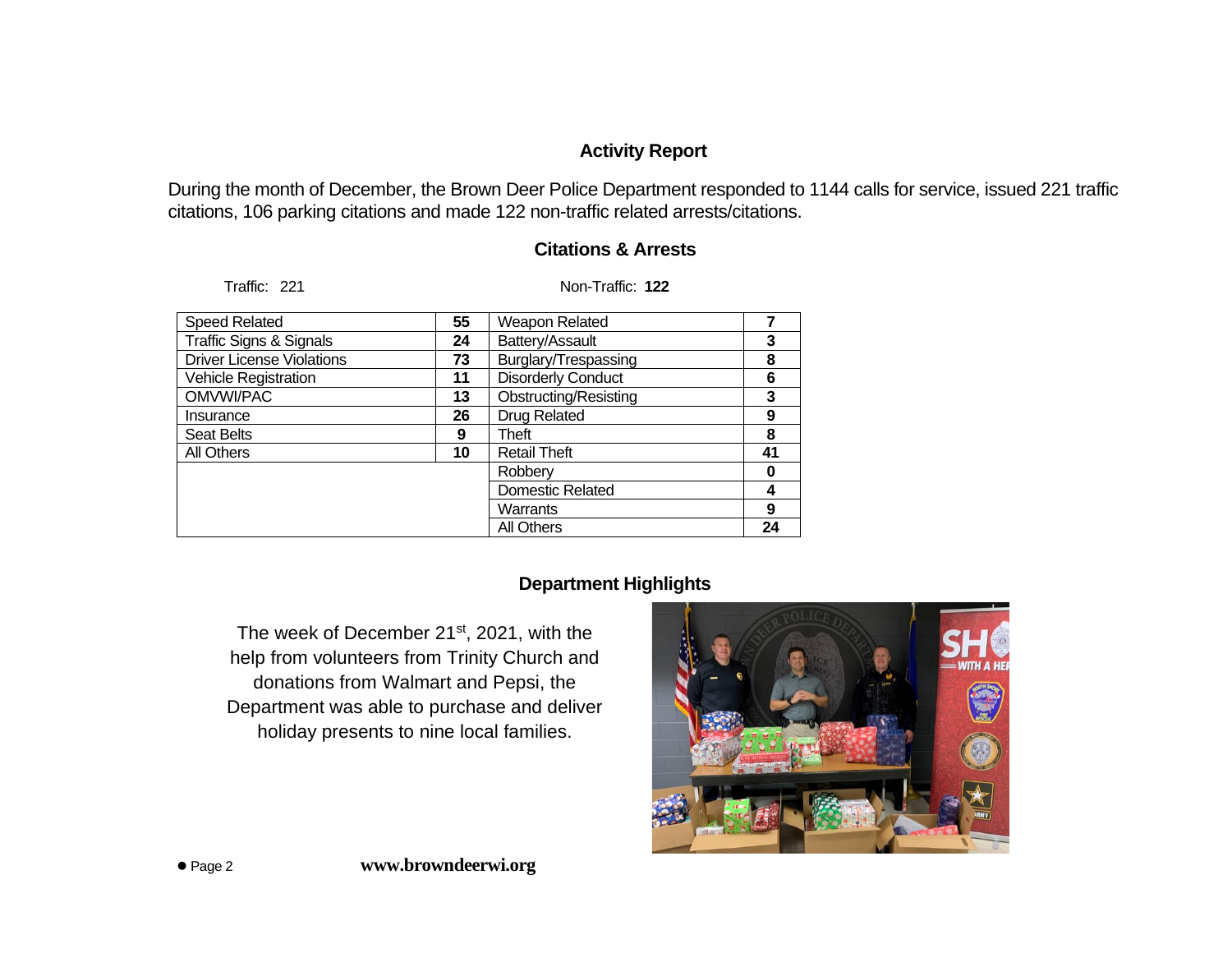**2020/2021 Year to Date Calls for Service**



**2020/2021 Year to Date Enforcement Action (arrests, citations & warnings)**

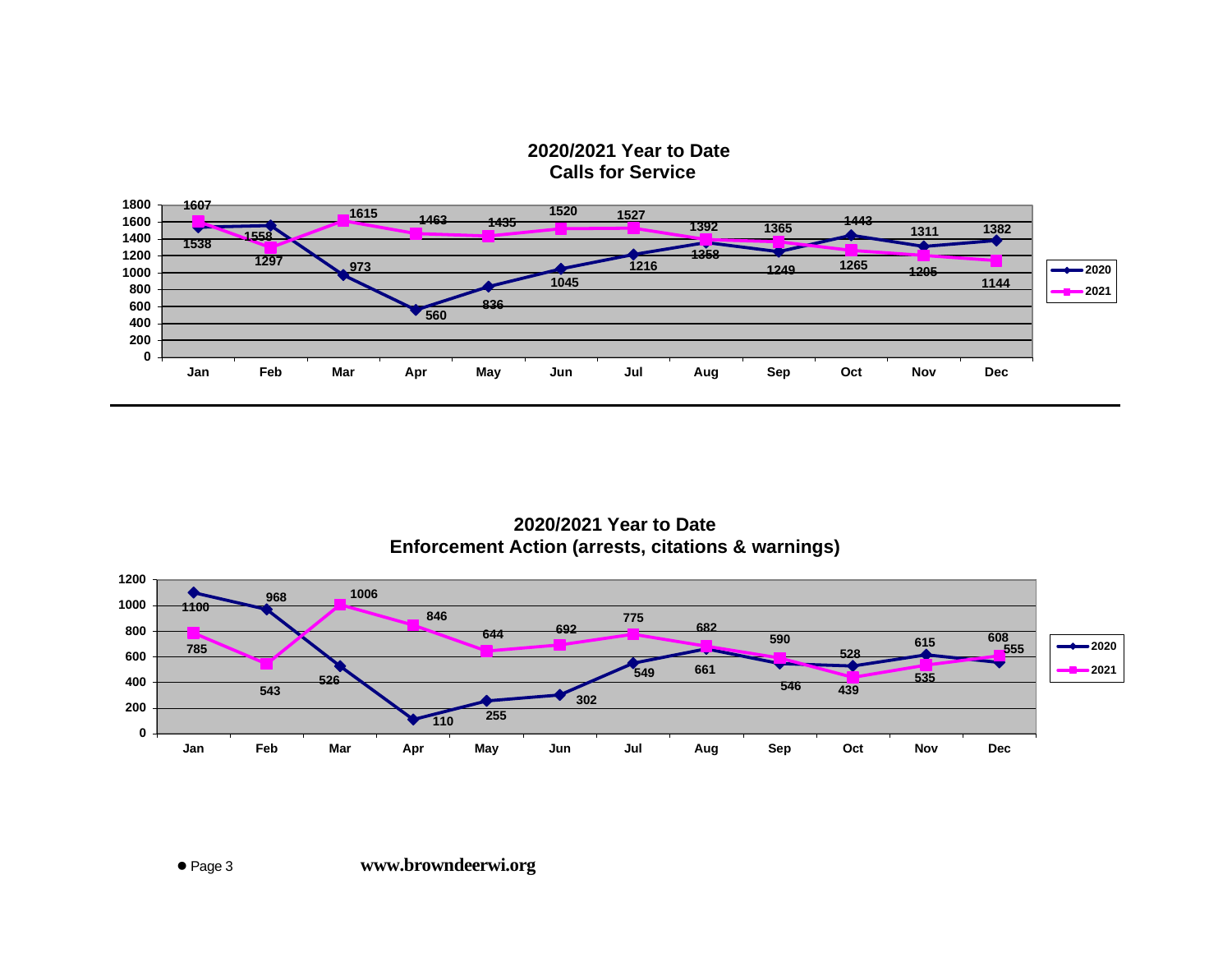#### **Reported Crime Comparison December 2020/2021**



**Reported Crime Comparison Year to Date**

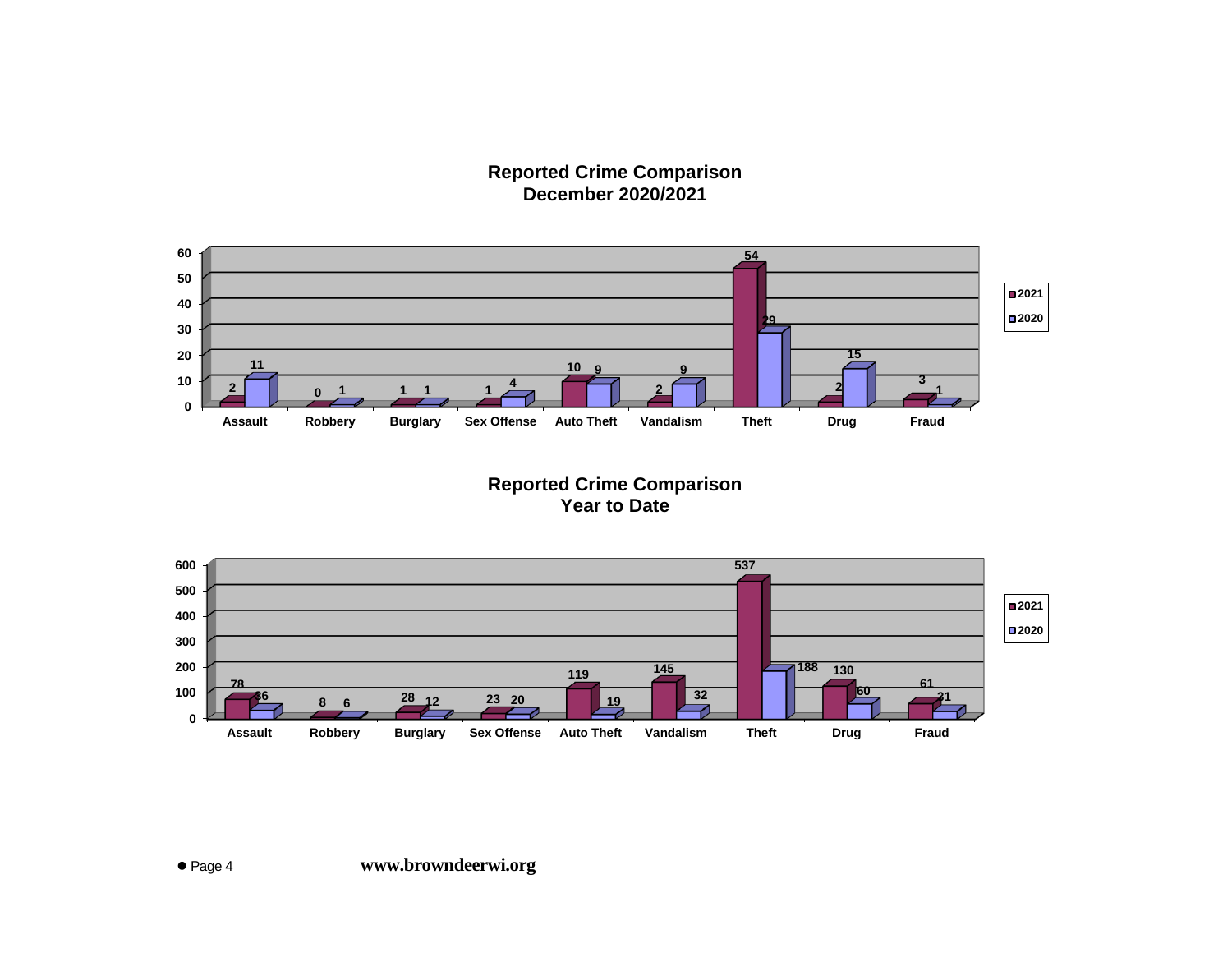

General Calls for Service – Complaints that typically do not require a police report and/or those that occur infrequently enough that they cannot be assigned to one of the listed categories. Examples would be disabled vehicles, death investigations, etc.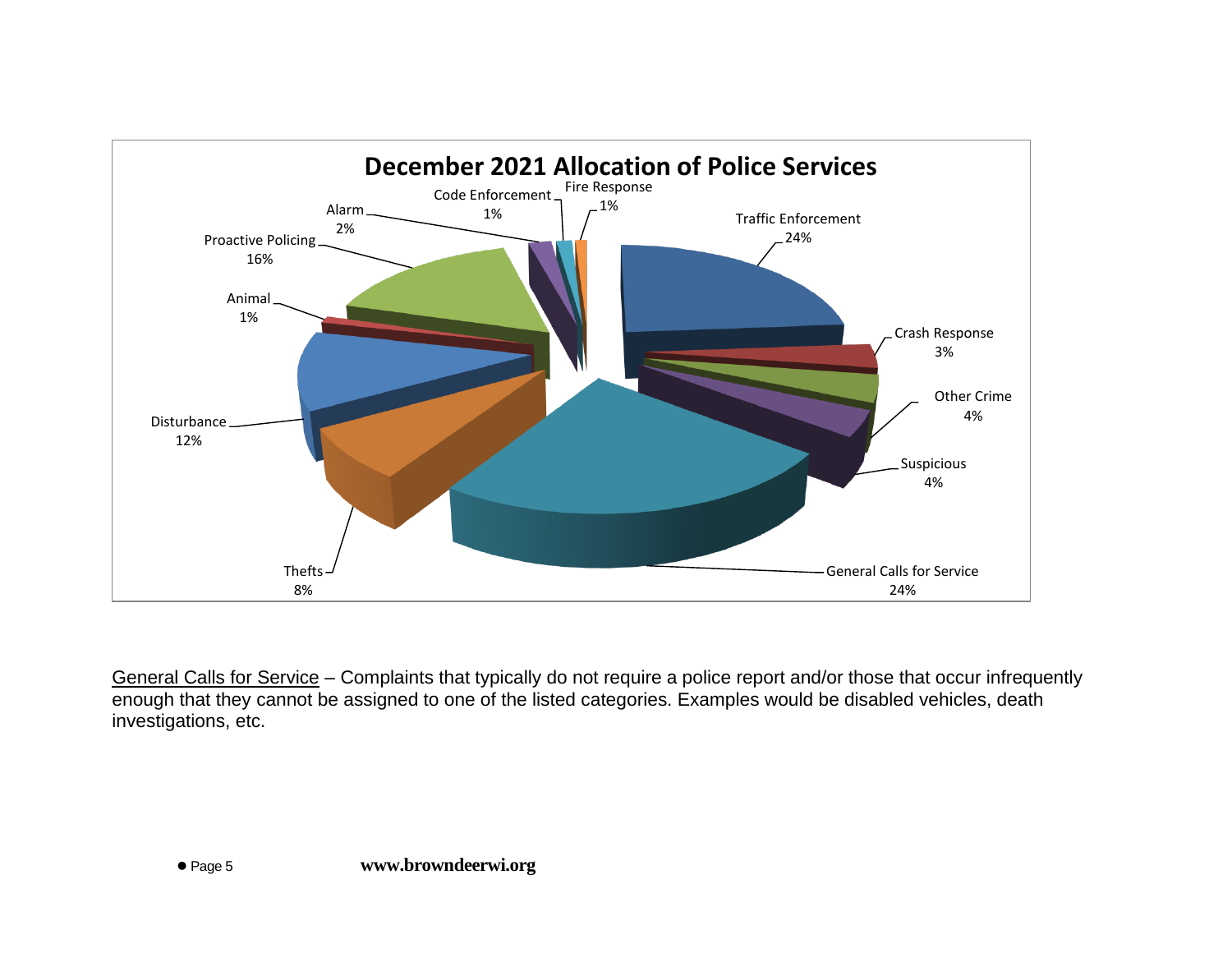

\* 70% of Bayside Reported Incidents are associated with the Communications Center.



Part I offenses include: Homicide, assaults, burglary, robbery, theft and MV theft. Part II offenses include general order crimes such as disorderly conduct, frauds, vandalism, narcotic offenses.